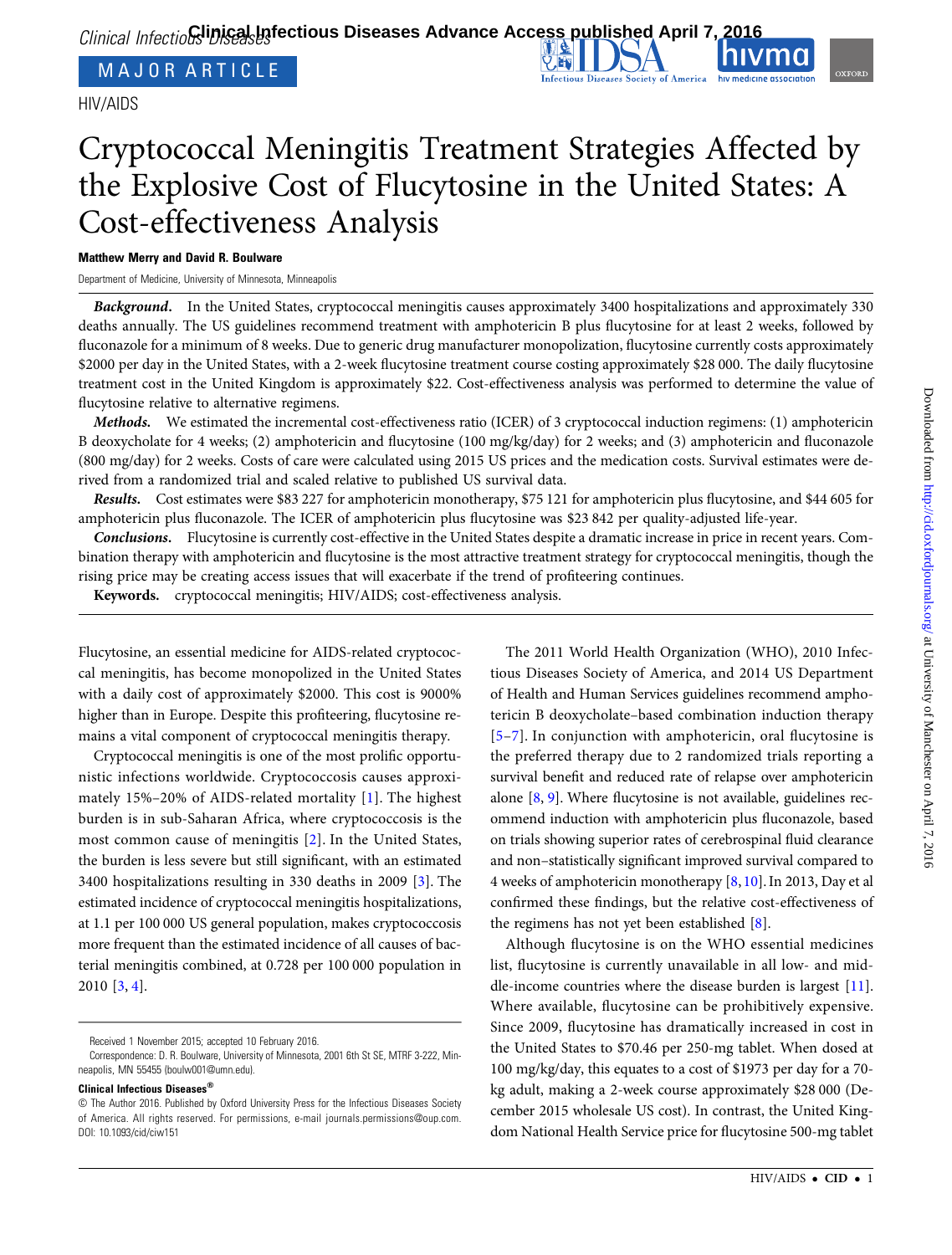is £1.05 (US\$1.52), making the US flucytosine cost 90-fold higher (9000%) for an off-patent generic medicine discovered in 1957 (Dr Angela Loyse, personal communication). To this end, a cost-effectiveness analysis was carried out using December 2015 US prices and the Day et al relative survival data, scaled to published US survival outcomes of 90% [[3](#page-3-0)].

# **METHODS**

A decision analysis was conducted for cryptococcal meningitis treatment for those living in the United States to estimate the incremental cost-effectiveness ratio (ICER) of 3 recommended induction treatment regimens for cryptococcosis: (1) amphotericin B deoxycholate (1 mg/kg/day) for 4 weeks, followed by oral fluconazole (400 mg/day); (2) amphotericin (1 mg/kg/day) and flucytosine (100 mg/kg/day) for 2 weeks, followed by oral fluconazole (400 mg/day) for 8 weeks; and (3) amphotericin (1 mg/kg/day) and fluconazole (800 mg/day) for 2 weeks, followed by fluconazole (400 mg/day) for 8 weeks.

# **Costs**

Costs for each strategy are derived from wholesale US drug prices as of 28 December 2015. To reflect US standard of care, the cost of amphotericin was taken as the current price of liposomal amphotericin B, and efficacy was assumed to be equivalent to that of amphotericin B deoxycholate [\[12](#page-4-0), [13](#page-4-0)]. Liposomal amphotericin B was \$163.74 per 50-mg dose, oral flucytosine was \$70.46 per 250-mg tablet, and oral fluconazole was \$2.08 per 200-mg tablet, based on actual wholesale US prices available at the University of Minnesota Medical Center. Inpatient stay was priced at \$2157 per day, based on national estimates [\[14\]](#page-4-0). One flucytosine-monitoring test was assumed for the flucytosine-containing regimen, priced at \$236. All other hospitalization, laboratory, and personnel costs, as well as costs accrued postinduction, were assumed to be equal, with the exception that the amphotericin monotherapy regimen required 2 additional weeks of inpatient stay. This assumption was based on the finding by Day et al that adverse events did not vary significantly between treatment strategies [[8](#page-3-0)]. Estimated costs per person were \$83,227.46 for amphotericin monotherapy, \$75,121.30 for amphotericin plus flucytosine, and \$44,604.56 for amphotericin plus fluconazole. Patients who died in the interval from 2 to 10 weeks were assumed to die, on average, at week 6, and not incur additional cost thereafter.

For comparison, an identical analysis was conducted using amphotericin B deoxycholate, currently priced at \$33.11 per 50-mg dose, in place of liposomal amphotericin B. This reduces the cost of a 2-week amphotericin course from \$14,120.94 to \$713.85.

# Effectiveness

Data on the effectiveness of the treatment strategies is taken from the Day et al randomized clinical trial, which had a 2 week mortality of approximately 20% [[8](#page-3-0)]. The estimated US survival outcomes were assumed to be 50% better, based on published in-hospital US mortality of 10.5% for human immunodeficiency virus (HIV)–infected persons [[3](#page-3-0)], and 66% better between 2 weeks and 26 weeks based on better availability of supportive care and emergency services (Table 1).

To measure the efficacy of the treatment regimens, persons were divided into 4 categories: those who died within 2 weeks of initiating treatment, those who died before the end of the 10 week treatment program, those who died between 10 and 26 weeks after initiation, and those who survived past 26 weeks. For measurement purposes, persons who died within 2 weeks did not accrue any additional life-years. Those who died before the end of the 10-week treatment program and those who died between 10 and 26 weeks after initiation were credited with 6 and 18 weeks of life, respectively, the midpoint of those intervals. Life during the treatment program was discounted at 50%, due to patients' need for constant medical care, and a large portion reporting significant disability. Life after 10 weeks was discounted at 95%, based on a Ugandan cryptococcal cohort that had a mean Karnofsky score of 95 at 12 and 24 weeks [[15](#page-4-0)]. Persons who lived past 26 weeks were assumed to live out their full life expectancy in line with prior longer-term cryptococcal outcomes [\[16](#page-4-0)–[18](#page-4-0)]. Life expectancy was assumed to be 33.0, consistent with the life expectancy for HIV-infected persons receiving HIV therapy at 35 years of age [\[18](#page-4-0), [19](#page-4-0)]. A further 3% annual discount rate was not used as the accrued costs and survival benefits were immediate in the first 2 weeks of antifungal therapy, unlike most health interventions, which have an upfront investment and delayed impact [\[20](#page-4-0)].

#### Analysis

The treatment strategies were compared through a costeffectiveness analysis with the primary goal of calculating the ICER. The ICER was calculated as the additional cost compared to amphotericin B plus fluconazole divided by the additional expected quality-adjusted life-years (QALYs). A probabilistic sensitivity analysis was also performed using TreeAge Pro

Table 1. Estimated Clinical Outcomes by Cryptococcal Meningitis Induction Treatment Regimen

| Induction<br>Regimen              | 2-Week Survival<br>Probability<br>(95% CI) | 10-Week Survival<br>Probability<br>(95% CI) | 26-Week Survival<br>Probability<br>(95% CI) |
|-----------------------------------|--------------------------------------------|---------------------------------------------|---------------------------------------------|
| Amphotericin B                    | $0.75(.67 - .84)$                          | $0.56$ $(.47 - .66)$                        | $0.46$ $(.37-.57)$                          |
| US estimate                       | $0.875$ $(.835-.920)$                      | $0.812$ (.768-.860)                         | 0.778 (.735-.830)                           |
| Amphotericin<br>$B + 5FC$         | $0.85$ $(.78 - .92)$                       | $0.69(.61-.79)$                             | $0.65$ $(.56-.75)$                          |
| US estimate                       | $0.925(.890-.960)$                         | $0.872$ $(.833 - .917)$                     | $0.858$ $(.817 - .903)$                     |
| Amphotericin<br>$B +$ fluconazole | $0.80$ (.73-.88)                           | $0.67$ $(.58-.77)$                          | $0.55$ $(.45-.65)$                          |
| US estimate                       | $0.90$ $(.865-.940)$                       | $0.857$ $(.815-.903)$                       | 0.817 (.772-.863)                           |

Source: Day et al [\[8\]](#page-3-0).

Abbreviations: 5FC, flucytosine; CI, confidence interval.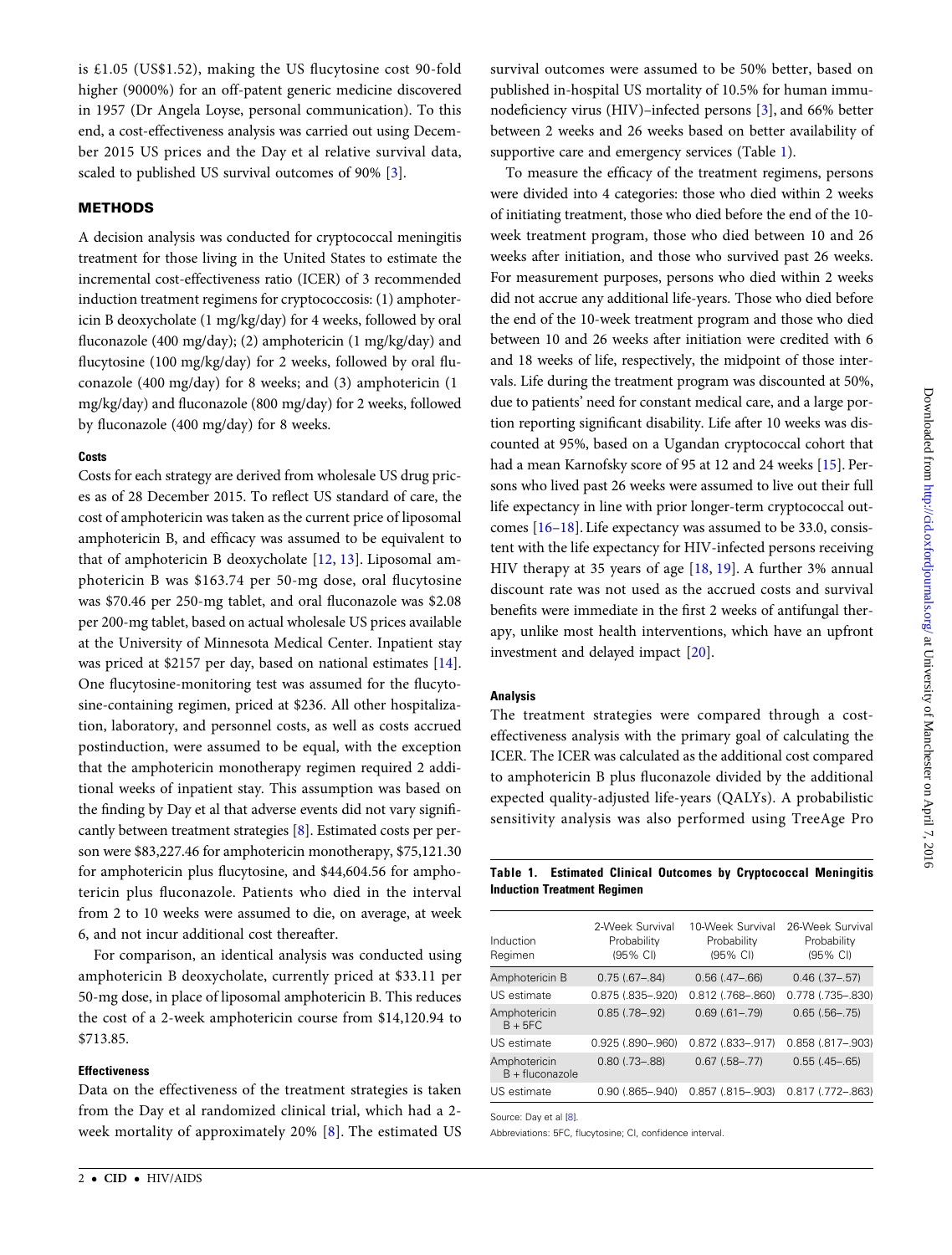## Table 2. Results of a Cost-effectiveness Analysis of 3 Cryptococcal Meningitis Induction Regimens for the United States, Using Amphotericin B, Referencing a Common Baseline

| Induction Regimen                         | Cost (\$) | Incremental<br>Cost (\$) | <b>Effectiveness</b><br>(QALY) | Incremental<br>Efficiency (QALY) | ICER (\$/QALY) | C/E (\$/QALY) |
|-------------------------------------------|-----------|--------------------------|--------------------------------|----------------------------------|----------------|---------------|
| Amphotericin B deoxycholate + fluconazole | \$31 197  | Reference                | 25.62                          | Reference                        | Reference      | \$1217        |
| Liposomal amphotericin + fluconazole      | \$44 605  | \$13408                  | 25.62                          |                                  | <b>NA</b>      | \$1741        |
| Amphotericin B deoxycholate for 4 weeks   | \$58089   | \$26891                  | 24.40                          | $-1.22$                          | $-$ \$21990    | \$2380        |
| Liposomal amphotericin for 4 weeks        | \$83227   | \$52030                  | 24.40                          | $-1.22$                          | $-$ \$31 584   | \$3411        |
| Amphotericin B deoxycholate + 5FC         | \$61714   | \$30517                  | 26.90                          | 1.28                             | \$23842        | \$2293        |
| Liposomal amphotericin + 5FC              | \$75121   | \$43924                  | 26.90                          | 1.28                             | \$34 315       | \$2792        |

Abbreviations: 5FC, flucytosine; C/E, cost effectiveness; ICER, incremental cost-effectiveness ratio; NA, not applicable; QALY, quality-adjusted life-year

2014 software (TreeAge, Williamstown, Massachusetts) to account for variations in cost and outcomes. The sensitivity analysis included statistical uncertainty in mortality means (95% confidence interval [CI]) used as well as medicine costs [\[8](#page-3-0)].

# RESULTS

# Survival Benefit

For the US scenario, assuming a 33-year life expectancy, treatment with amphotericin plus flucytosine provides an additional 26.90 QALYs gained, making it the most effective cryptococcal induction regimen studied. Amphotericin in conjunction with high-dose fluconazole was the second most effective treatment strategy, yielding 25.62 QALYs gained. Amphotericin monotherapy for 4 weeks was the least effective of the 3 strategies, yielding 24.40 QALYs. The number needed to treat to save 1 additional life over amphotericin monotherapy is 11.11 for amphotericin plus fluconazole, and 5.26 for amphotericin plus

flucytosine. The number needed to treat for adjunctive flucytosine over adjunctive fluconazole is 24.4 per additional US life saved.

# Cost-effectiveness Analysis

Four weeks of amphotericin monotherapy costs more and yields less benefit than the amphotericin plus fluconazole and amphotericin plus flucytosine induction regimens, so amphotericin monotherapy is dominated. Compared to amphotericin plus fluconazole, treatment with amphotericin plus flucytosine costs \$30 517 more and provides an additional 1.28 QALYs, resulting in an ICER of \$23 842 (Table 2). As the US 2014 gross domestic product per capita is \$54 629, amphotericin plus flucytosine could be considered a "highly cost-effective" upgrade over amphotericin plus fluconazole using WHO criteria (Figure 1) [[21\]](#page-4-0).

Using amphotericin B deoxycholate in place of liposomal amphotericin B significantly improves the cost-effectiveness of all 3 regimens by reducing cost by >\$13 000 without affecting



Figure 1. Cost-effectiveness of cryptococcal meningitis induction regimens in the United States, showing cost (in US dollars) of induction and consolidation therapy for cryptococcal meningitis in the United States vs the effectiveness as measured by quality-adjusted life-years (QALYs) saved. Amphotericin monotherapy is dominated in this analysis, meaning that this regimen is both more expensive and less effective than alternative therapy choices. Abbreviation: 5FC, flucytosine.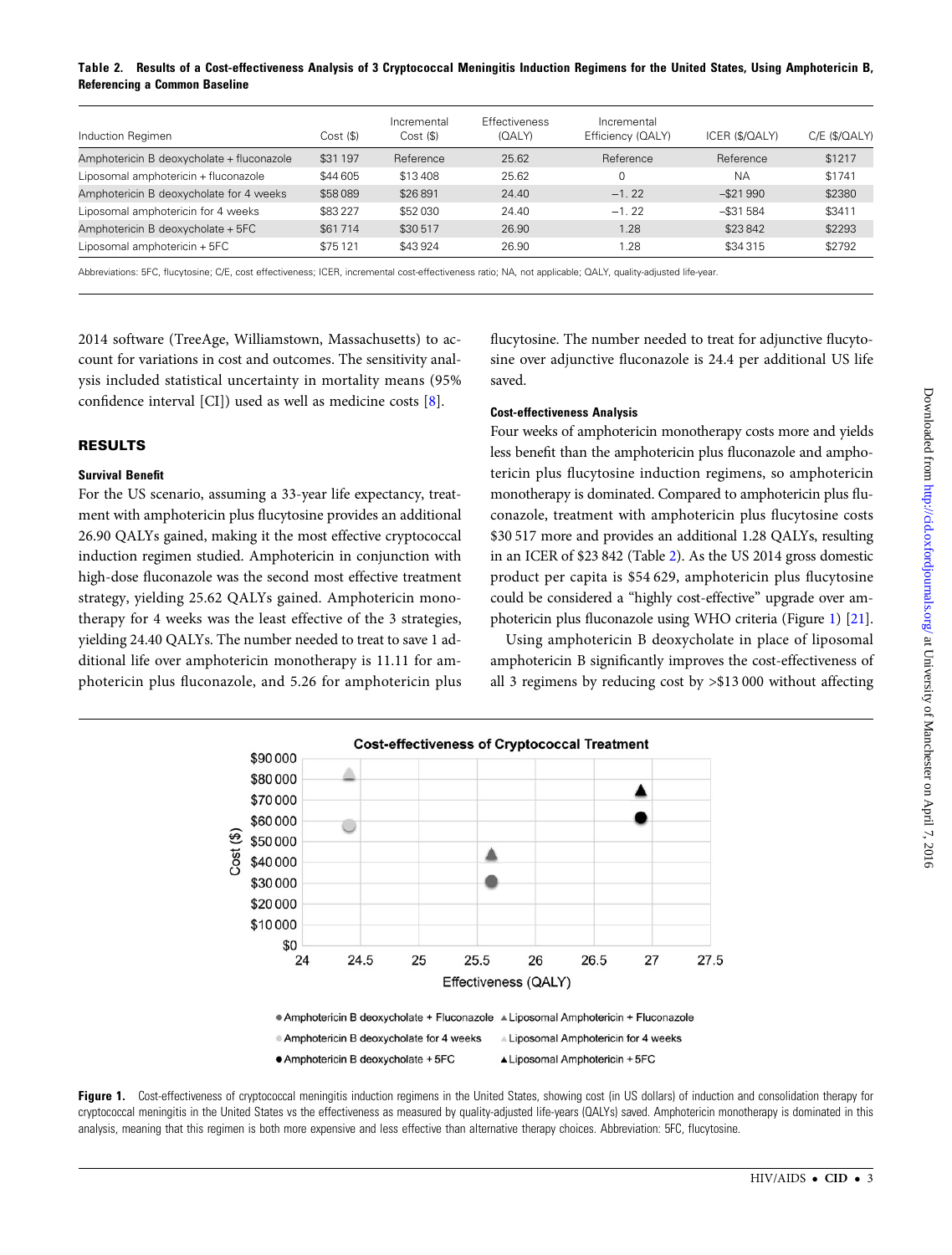<span id="page-3-0"></span>efficacy. Choice of liposomal versus deoxycholate formulations does not, however, affect the incremental cost-effectiveness of amphotericin plus flucytosine relative to amphotericin plus fluconazole, because the 2 strategies require the same amphotericin duration.

### Sensitivity Analysis

To account for uncertainty in costs and outcomes, a sensitivity analysis was conducted to validate the conclusion that amphotericin plus flucytosine should be considered a "highly cost-effective" upgrade over amphotericin plus fluconazole. A standard deviation of 5% of the value was assumed for all cost variables. A probabilistic sensitivity analysis including 1 million iterations was conducted; 76.3% of iterations produced ICERs less than the "highly cost-effective" threshold of \$54 629 per QALY and an additional 9.9% falling under the "cost-effective" range, confirming the base-case analysis.

# **DISCUSSION**

This analysis suggests that amphotericin plus flucytosine is a highly desirable upgrade over amphotericin plus fluconazole for the treatment of cryptococcal meningitis. Amphotericin monotherapy is dominated in the analysis, as it is less effective than either of the combination regimens and more expensive due to a longer amphotericin induction period. Induction with amphotericin plus flucytosine is strongly recommended, and where flucytosine is not available induction with amphotericin plus fluconazole should be preferred to amphotericin monotherapy.

The desirability of flucytosine, even at the current monopolized cost, motivates an exploration of whether or not flucytosine will actually be available to the patients who need it. With a 306% price increase in just the last 2 years, flucytosine may be nearing the point of being prohibitively expensive. The "highly cost-effective" status conferred in this analysis should be taken primarily as a testament to the essentiality of flucytosine for cryptococcal meningitis treatment. The accelerating trend of drug monopolization and price inflation has been well documented [[22](#page-4-0)]. Such profiteering behavior can dramatically raise the price of healthcare while providing no added benefit to patients and is thus toxic to health system efficiency. The nearly 100-fold higher cost in the United States by Valeant Pharmaceuticals than in Europe for a medicine discovered in 1957 lacks common-sense justification. At this time, flucytosine in conjunction with amphotericin B is in theory still a desirable upgrade over fluconazole. However, increasing prices are likely already limiting access and will eventually render flucytosine inviable if the trend continues.

In many low- and middle-income countries, including those places where cryptococcal meningitis burden is greatest, flucytosine is completely unavailable as of January 2016. In addition to the widespread unavailability of flucytosine, healthcare providers in many impoverished areas are poorly equipped to deliver a full 14-day course of amphotericin. In these cases, recent research has shown that 5- to 7-day courses of amphotericin in conjunction with fluconazole 1200 mg/day may be an attractive compromise [\[20](#page-4-0), [23,](#page-4-0) [24\]](#page-4-0).

Application of these results to other nations should be done with caution, as the costs of medications vary widely internationally. There are also limitations concerning the validity of using survival data from low-income countries to assess the value of treatment regimens in the United States. Higher all-around standards of care and better access to medical resources will likely improve all outcomes, and while overall survival outcomes have been adjusted to match US cryptococcal survival rates, it is possible that higher standards of care may affect the various strategies differently.

Cryptococcal meningitis causes significant morbidity and mortality in the United States, with an estimated 3400 hospitalizations and 330 in-hospital deaths in 2009 [3]. The WHO, Infectious Diseases Society of America, and US Department of Health and Human Services all recommend treatment with amphotericin B deoxycholate and flucytosine as the preferred induction therapy for cryptococcal meningitis [5–7]. This analysis has shown this to be the most attractive amphotericin-based treatment regimen, and it should be considered the primary treatment option for cryptococcal meningitis in the United States. Yet, the explosive cost of flucytosine reflects larger dysfunction.

#### **Notes**

Acknowledgments. This work was supported by the National Institutes of Health, National Institute of Neurological Disorders and Stroke (grant number R01NS086312).

Potential conflict of interest. Both authors: No reported conflicts. Both authors have submitted the ICMJE Form for Disclosure of Potential Conflicts of Interest. Conflicts that the editors consider relevant to the content of the manuscript have been disclosed.

#### References

- 1. Park BJ, Wannemuehler KA, Marston BJ, Govender N, Pappas PG, Chiller TM. Estimation of the current global burden of cryptococcal meningitis among persons living with HIV/AIDS. AIDS 2009; 23:525–30.
- 2. Durski KN, Kuntz KM, Yasukawa K, Virnig BA, Meya DB, Boulware DR. Costeffective diagnostic checklists for meningitis in resource-limited settings. J Acquir Immune Defic Syndr 2013; 63:e101–8.
- 3. Pyrgos V, Seitz AE, Steiner CA, Prevots DR, Williamson PR. Epidemiology of cryptococcal meningitis in the US: 1997–2009. PLoS One 2013; 8:e56269.
- 4. Castelblanco RL, Lee M, Hasbun R. Epidemiology of bacterial meningitis in the USA from 1997 to 2010: a population-based observational study. Lancet Infect Dis 2014; 14:813–9.
- 5. World Health Organization. Rapid advice: diagnosis, prevention and management of cryptococcal disease in HIV-infected adults, adolescents and children. Available at: [www.who.int/hiv/pub/cryptococcal\\_disease2011](http://www.who.int/hiv/pub/cryptococcal_disease2011). Accessed 1 November 2015.
- 6. Perfect JR, Dismukes WE, Dromer F, et al. Clinical practice guidelines for the management of cryptococcal disease: 2010 update by the Infectious Diseases Society of America. Clin Infect Dis 2010; 50:291–322.
- 7. Masur H, Brooks JT, Benson CA, Holmes KK, Pau AK, Kaplan JE. Prevention and treatment of opportunistic infections in HIV-infected adults and adolescents: updated guidelines from the Centers for Disease Control and Prevention, National Institutes of Health, and HIV Medicine Association of the Infectious Diseases Society of America. Clin Infect Dis 2014; 58:1308–11.
- 8. Day JN, Chau TT, Wolbers M, et al. Combination antifungal therapy for cryptococcal meningitis. N Engl J Med 2013; 368:1291–302.
- 9. van der Horst CM, Saag MS, Cloud GA, et al. Treatment of cryptococcal meningitis associated with the acquired immunodeficiency syndrome. N Engl J Med 1997; 337:15–21.
- 10. Loyse A, Wilson D, Meintjes G, et al. Comparison of the early fungicidal activity of high-dose fluconazole, voriconazole, and flucytosine as second-line drugs given in